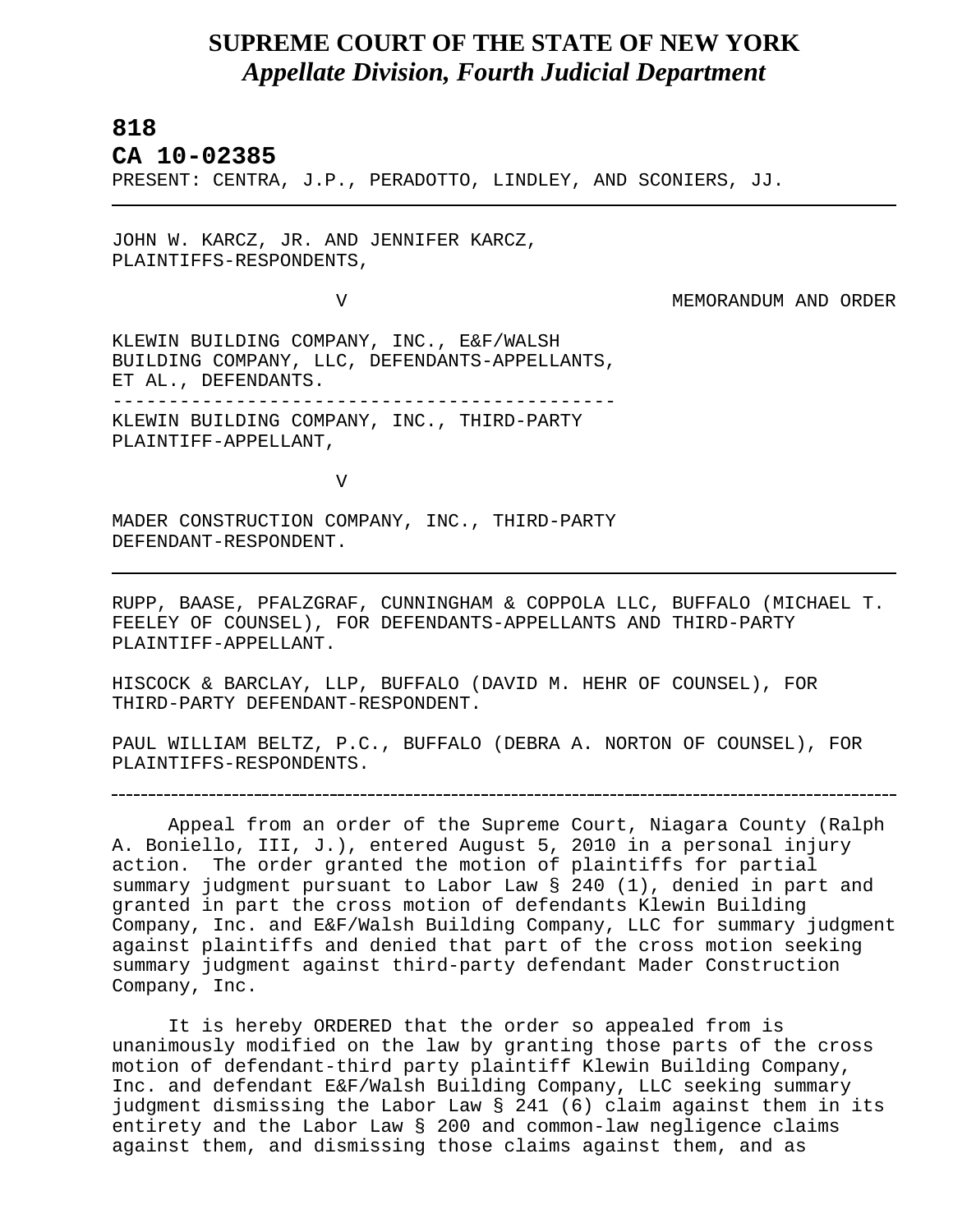modified the order is affirmed without costs.

Memorandum: Plaintiffs commenced this Labor Law and common-law negligence action seeking damages for injuries sustained by John W. Karcz, Jr. (plaintiff) when a truss he had lifted overhead onto the aerial platform of a scissor lift fell on him at a construction project at the Seneca Niagara Casino. Plaintiffs moved for partial summary judgment on the Labor Law § 240 (1) claim against defendantthird-party plaintiff Klewin Building Company, Inc. (Klewin) and defendant E&F/Walsh Building Company, LLC (collectively, defendants), and defendants cross-moved for, inter alia, summary judgment dismissing the complaint against them and for common-law and contractual indemnification against third-party defendant, Mader Construction Company, Inc. (Mader), plaintiff's employer. Supreme Court granted plaintiffs' motion and granted only that part of defendants' cross motion with respect to specified sections of Labor Law § 241 (6), leaving intact the Labor Law § 241 (6) claim insofar as it alleges the violation of 12 NYCRR 23-6.1 (d).

Initially, we reject defendants' contention that Labor Law vicarious liability provisions do not apply in this case because plaintiff sustained the injury on an Indian reservation, i.e., that of the Seneca Nation. As correctly acknowledged by defendants, state laws may apply on reservations "unless such application would interfere with reservation self-government or would impair a right granted or reserved by federal law" (*Mescalero Apache Tribe v Jones*, 411 US 145, 148; *see White Mtn. Apache Tribe v Bracker*, 448 US 136, 142-143). This action is between non-Indians, however, and does not implicate the internal affairs of the Seneca Nation (*see Seneca v Seneca*, 293 AD2d 56, 58-59). Indeed, the locus of the alleged tort is the Seneca Nation's sole connection to this action, and thus that connection is merely tangential. The court therefore did not violate the Seneca Nation's right to self-government by exercising jurisdiction over this dispute (*see Alexander v Hart*, 64 AD3d 940, 941-942).

Furthermore, the laws of the Seneca Nation, i.e., the Seneca Nation of Indians Peacemakers' Court and Surrogate's Court Civil Procedure Rules (Court Rules), cede jurisdiction to New York under the circumstances of this action, thus belying defendants' contention that the application of New York law would infringe on the Indian reservation's self-government. Specifically, the Court Rules direct that the Seneca Nation "shall not" assume jurisdiction in an action such as this, in which the rights of the Seneca Nation or its members are not directly affected and another forum for resolution of the dispute exists.

With respect to the merits, we conclude that the court properly granted plaintiffs' motion for partial summary judgment on liability with respect to the Labor Law § 240 (1) claim. The truss fell and struck plaintiff because of the absence or inadequacy of a safety device of the kind enumerated in Labor Law § 240 (1) (*see Jock v Landmark Healthcare Facilities, LLC*, 62 AD3d 1070, 1071-1072; *Ullman v Musall*, 306 AD2d 813). Thus, "the harm [to plaintiff] flow[ed]